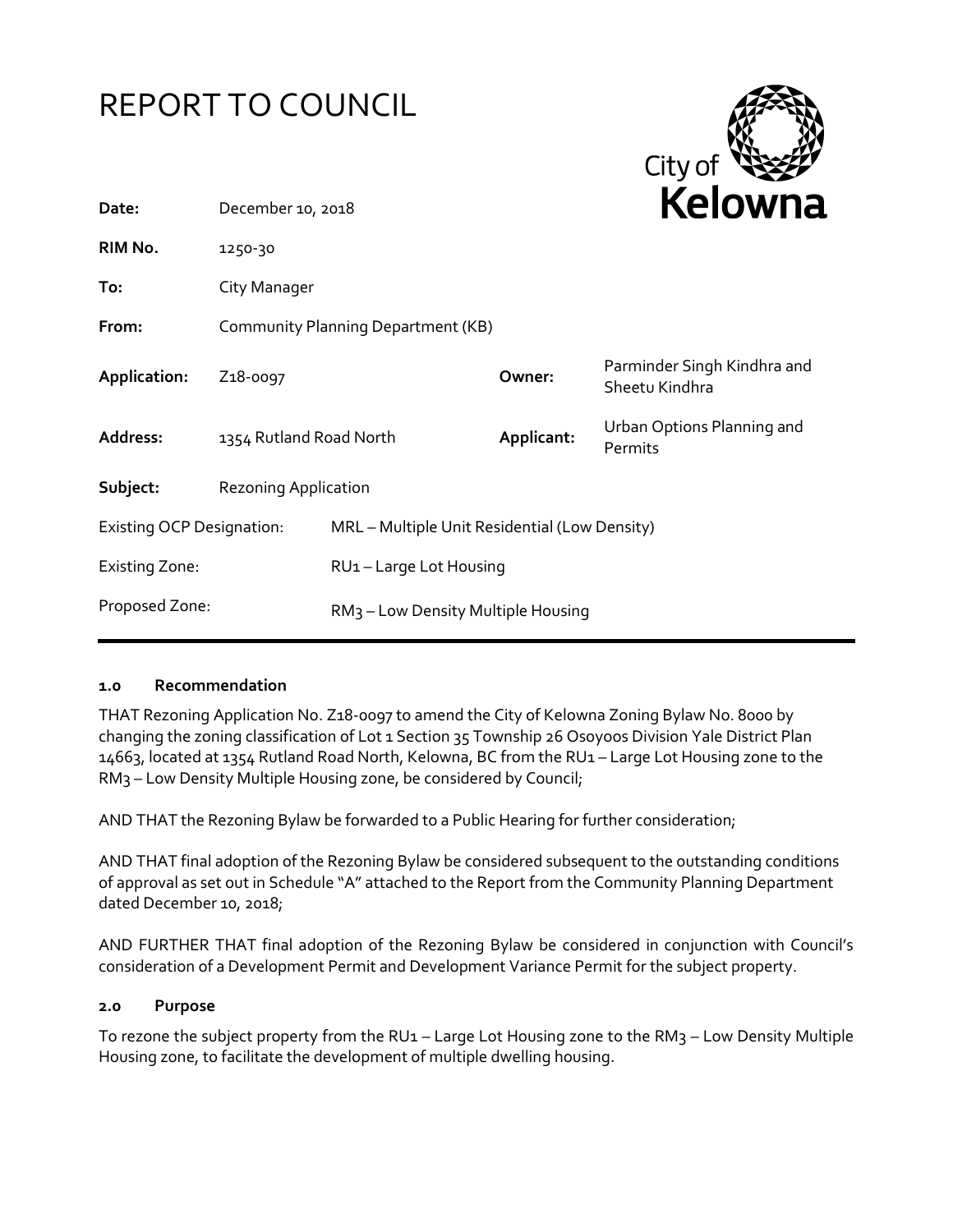## **3.0 Community Planning**

Community Planning Staff support the rezoning application from the RU1 – Large Lot Housing zone to the RM3 – Low Density Multiple Housing zone. The proposed RM3 zone is consistent with the OCP Future Land Use Designation for the property of MRL - Multiple Unit Residential (Low Density). The proposed development is also consistent with a number of OCP urban infill policies including the inclusion of a variety of housing unit types and sizes.

Staff are currently tracking two variances on the development, for the rear yard setback and the south side yard setback. Should Council support this rezoning, Staff will bring forward a Development Permit and Development Variance Permit for Council consideration.

# **4.0 Proposal**

# 4.1 Project Description

The application is to rezone the subject property from the RU1 – Large Lot Housing zone to the RM3 – Low Density Multiple Housing zone to allow for the multiple dwelling development in the form of row housing.

The proposed development features 19 row housing units, in four separate buildings, accessed through one central internal drive aisle. Should the rezoning be supported by Council, Staff will bring forward a Development Permit and a Development Variance Permit for Council consideration, prior to any building permits being issued.

#### 4.2 Site Context

The subject property is located on the west side of Rutland Road North, between McCurdy Road and Fitzpatrick Road. It is within the Permanent Growth Boundary and the City's Rutland OCP Sector.

# **Subject Property Map:** 1354 Rutland Road North